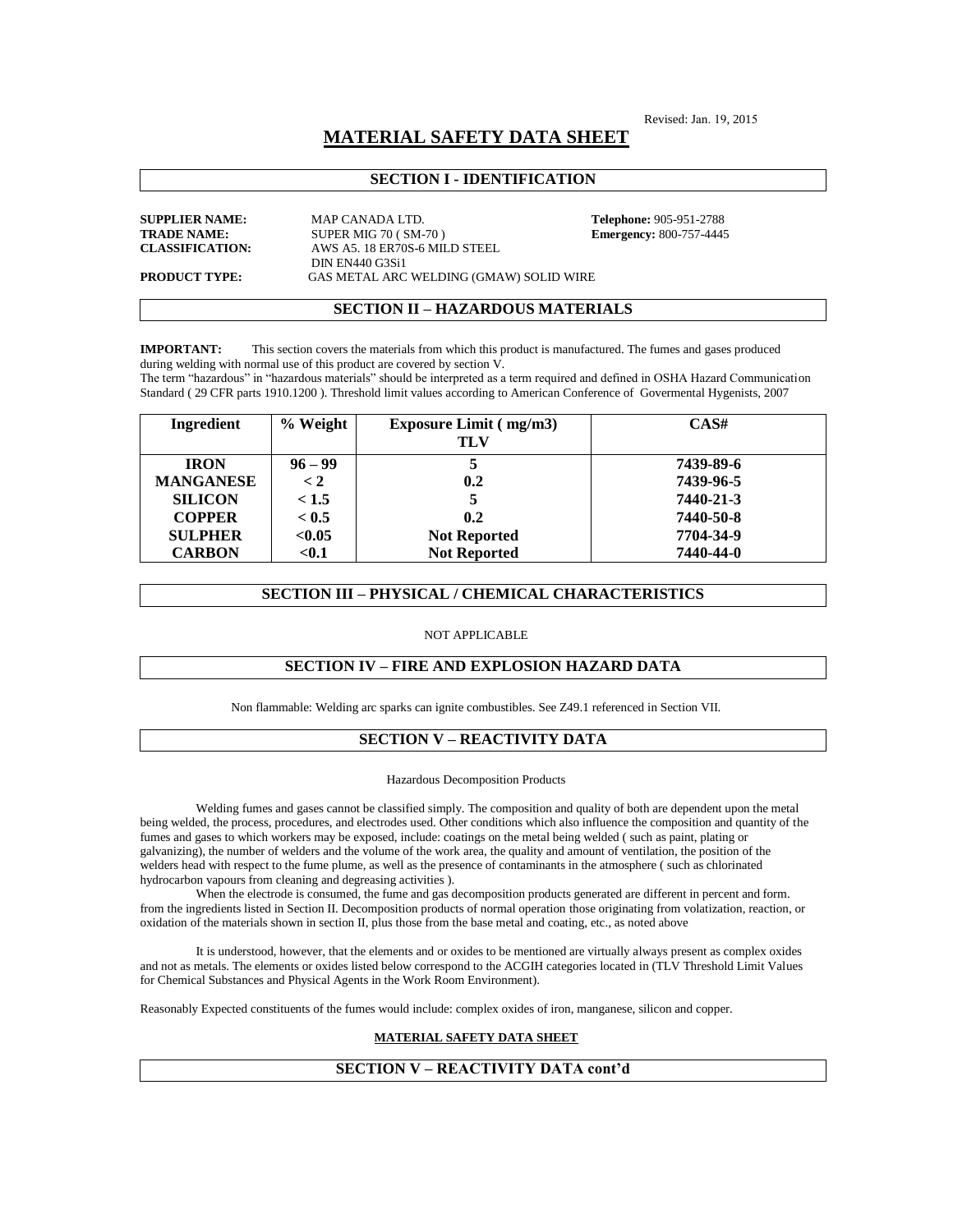Gaseous reaction products may include carbon monoxide and carbon dioxide. Ozone and nitrogen oxides may be formed by the radiation from arc.

One recommended way to determine the composition and quantities of fumes and gases to which workers are exposed, is to take an air sample inside the welder's helmet if worn or in the worker's breathing zone (see ANSI/AWS F1.1, available from the " American Welding Society", P.O. box 351040, Miami, FL., 33135. Also from AWS is F1.3 "Evaluating Contaminants in the Welding Environments – Sampling Strategy Guide", which gives additional advice on sampling). At a minimum, materials listed in this section should be analyzed.

## **SECTION VI – HEALTH HAZARD DATA**

### Threshold Limit Value:

The ACGIH recommended general limit for Welding Fume NOC (Not otherwise Classified) is 5 mg/m3. ACGIH-1998 preface states the TLV-TWA should be used as guides in the control of health hazards and should not be used as fine lines between safe and dangerous concentrations. See section  $\bar{V}$  for specific fume constituents which may modify this TLV.

Effects of Overexposure:

Electric arc welding may create one or more of the following health hazards:

FUMES AND GASES can be dangerous to your health.

SHORT TERM (ACUTE) OVEREXPOSURE to welding fumes may result in discomfort such as dizziness, nausea, or dryness or irritation of nose, throat or eyes.

PRIMARY ROUTES OF ENTRY are the respiratory system, eyes and / or skin.

IRON, IRON OXIDE, MANGANESE – Remove from overexposure and apply artificial respiration if needed. Wash eyes or skin with water to remove dusts.

LONG-TERM (CHRONIC) OVEREXPOSURE may lead to siderosis (iron deposit in lungs) and is believed by some investigators to affect pulmonary functions.

IRON, IRON OXIDE – Long term overexposure to iron fumes can cause deposit of iron in the lung. This condition is called "siderosis". Lung will clear in time when exposure to iron and its compounds ceases. Iron and Magnetite (Fe3 O4) are not regarded as fibrogenic materials.

MANGANESE – Long Term overexposure to manganese compounds may affect the central nervous system. Symptoms include muscular weakness, tremors similar to Parkinson's disease. Behavioural changes and changes in handwriting may also appear. Employees exposed to manganese compounds should get quarterly medical examinations for early detection of manganism. ARC RAYS can injure eyes and burn skin

ELECTRIC SHOCK can kill. See section VII

#### \_\_\_\_\_\_\_\_\_\_\_\_\_\_\_\_\_\_\_\_\_\_\_\_\_\_\_\_\_\_\_\_\_\_\_\_\_\_\_\_\_\_\_\_\_\_\_\_\_\_\_\_\_\_\_\_\_\_\_\_\_\_\_\_\_\_\_\_\_\_\_\_\_\_\_\_\_\_\_\_\_\_\_\_\_\_\_\_\_\_\_\_\_\_\_\_\_\_\_\_\_\_\_\_\_\_\_\_ Emergency and First Aid Procedures

Call for medical aid. Employ first aid techniques recommended by The American Red Cross. Eyes & Skin: If irritation or flash burns develop after exposure, consult physician.

#### Carcinogenicity

These products do not contain ingredients that are defined as carcinogenic per 29CFR 1910.1200 – Hazard Communications Standard.

## **MATERIAL SAFETY DATA SHEET**

# **SECTION VII – PRECAUTIONS FOR SAFE HANDLING AND USE / APPLICABLE CONTROL MEASURES**

Read and understand the manufacturer's instructions and the precautionary label on the product. (See American National Standard Z49.1. Safety in Welding and cutting published by the American Welding Society P.O. Box 351040, Miami, FL 33135 and OSHA Publication 2206 (29CFR1910). U.S. Government Printing Office, Washington, D.C 20402. For more detail on many of the following:

VENTILATION: Use enough ventilation, local exhaust at the arc, or both to keep the fumes and gases below TLV's in the workers breathing zone and in the general area. Train the welder to keep his head out of the fumes.

RESPIRATORY PROTECTION: Use NIOSH approved or equivalent fume respirator when welding in confined space or where local exhaust or ventilation does not keep exposure below TLV.

EYE PROTECTION: Wear helmet or use face shield with filter lenses. As a rule of thumb begin with Shade number 14. Adjust if needed by selecting the next lighter and or darker shade number. Provide protective screens and flash goggles, if necessary to shield others.

PROTECTIVE CLOTHING: Wear hand, head and body protection, which help to prevent injury from radiation, sparks and electrical shock. See ANSI Z49.1. At minimum this includes welder's gloves and a protective face shield, and may include arm protectors,